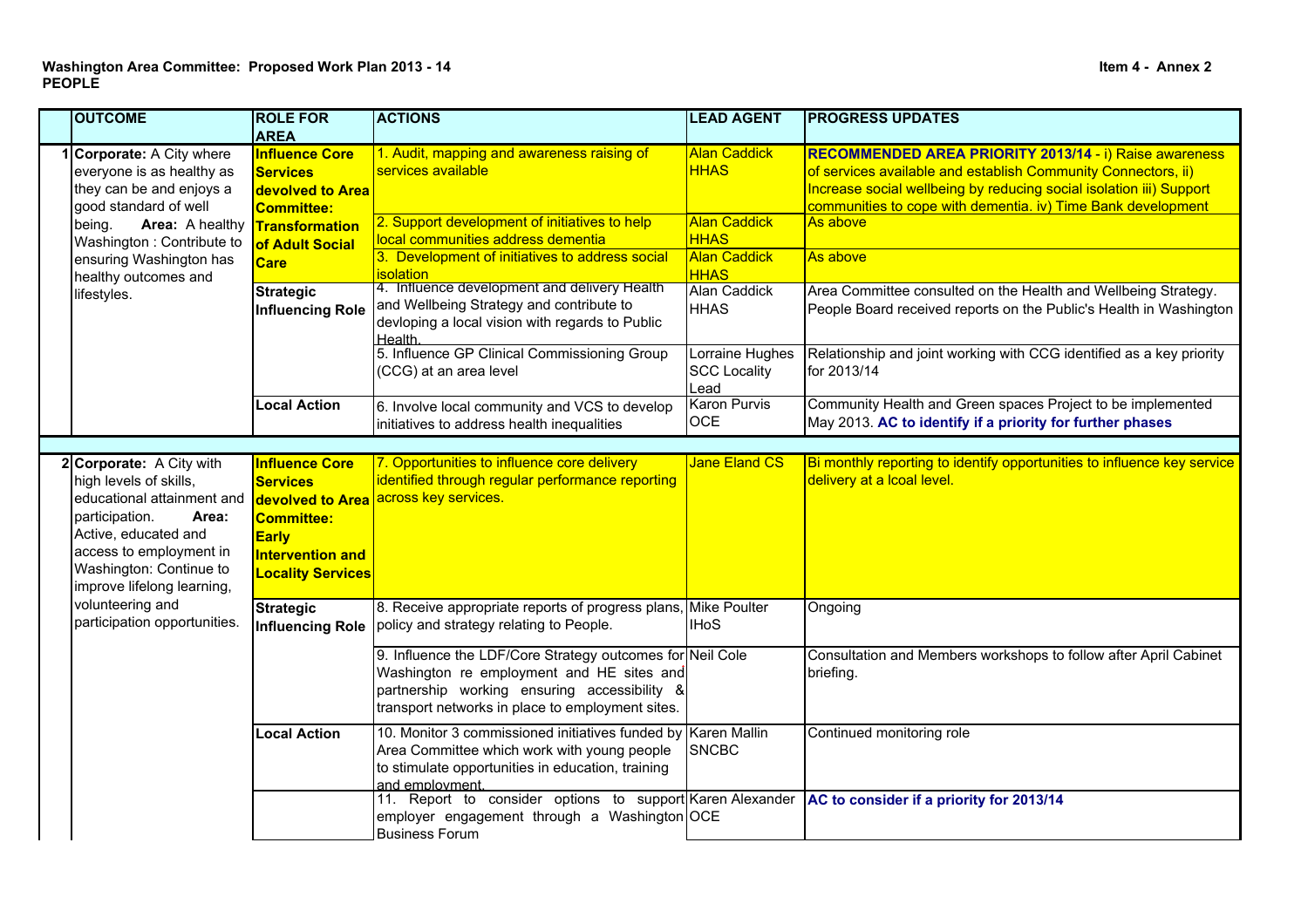|                                                                                                                                                                                          |                                                         | 12. Report investigating the opportunities to Berni Whitaker<br>support local people into enterprise and OCE<br>entrepreneurship                                                                                                                                           |                                    | Continued monitoring role                                                                                                                                                                                                                          |  |  |
|------------------------------------------------------------------------------------------------------------------------------------------------------------------------------------------|---------------------------------------------------------|----------------------------------------------------------------------------------------------------------------------------------------------------------------------------------------------------------------------------------------------------------------------------|------------------------------------|----------------------------------------------------------------------------------------------------------------------------------------------------------------------------------------------------------------------------------------------------|--|--|
| 3 Corporate: A City which is <b>Influence Core</b><br>and feels even safer and<br>more secure. Area: A<br>Safer Washington:<br>Maintain key partnerships<br>and collaboration for a safe | <b>Services</b><br>devolved to Area<br><b>Committee</b> | 13. Future services and activities rolled out<br>2013/14                                                                                                                                                                                                                   |                                    |                                                                                                                                                                                                                                                    |  |  |
| and secure Washington                                                                                                                                                                    | <b>Local Action</b>                                     | 14. Continue to work in partnership through Karon Purvis<br>Boards, LMAPs, Young People's Group, PACTOCE<br>meetings                                                                                                                                                       |                                    | Continued monitoring role                                                                                                                                                                                                                          |  |  |
|                                                                                                                                                                                          |                                                         | 15.<br>Influence<br>mainstream resources<br>continued OCE<br>partnerships<br>to<br>ensure<br>the<br>collaboration to deliver targeted work which<br>impacts on identified problems, e.g. youth<br>related ASB and positive activitivities for children<br>and voung neople | & Karon Purvis                     | Recommend as a priority for 2013/14                                                                                                                                                                                                                |  |  |
|                                                                                                                                                                                          |                                                         | 16. Co-ordinated approach to developing and<br>delivering positive youth work in Washington                                                                                                                                                                                | <b>Karon Purvis</b><br><b>OCE</b>  | Recommend as a priority for 2013/14                                                                                                                                                                                                                |  |  |
|                                                                                                                                                                                          |                                                         | 17. Monitor action plan to address issues at<br><b>Sulgrave Flats</b>                                                                                                                                                                                                      | <b>Alan Caddick</b><br><b>HHAS</b> |                                                                                                                                                                                                                                                    |  |  |
|                                                                                                                                                                                          |                                                         |                                                                                                                                                                                                                                                                            |                                    |                                                                                                                                                                                                                                                    |  |  |
| 4 Corporate: Ensures people Influence Core<br>are able to look after<br>themselves. Area: Cared<br>for in Washington:<br>Contribute to safeguarding                                      | <b>Services</b><br>devolved to Area<br><b>Committee</b> | 18. Future services and activities rolled out<br>2013/14                                                                                                                                                                                                                   |                                    |                                                                                                                                                                                                                                                    |  |  |
| and promoting the welfare<br>of Washington's most<br>vulnerable.                                                                                                                         | <b>Strategic</b><br><b>Influencing Role</b>             | 19. Identification of those most in need through<br>the Health and Well Being Strategy consultation<br>processes to identify local priorities and action.,<br>particularly for the transformation of adult social<br>care services. Also see Action 1                      | <b>Alan Caddick</b><br><b>HHAS</b> | Area Committee consulted on the Health and Wellbeing Strategy.<br>People Board received reports on the Public's Health in Washington<br>and the Transformation of Adult Social Care in the area.<br><b>RECOMMENDATION - AREA PRIORITY 2013/14.</b> |  |  |
|                                                                                                                                                                                          | <b>Local Action</b>                                     | 20. Improve access to advice, information and<br>guidance at a local level to help people look after IHoS<br>themselves.                                                                                                                                                   | <b>Mike Poulter</b>                | Washington Trust now invited to Stage 2 re Reaching communities<br>BLF bid - for Family Resilience Project which includes resources re<br>IAG. Monitor.                                                                                            |  |  |
|                                                                                                                                                                                          |                                                         |                                                                                                                                                                                                                                                                            |                                    |                                                                                                                                                                                                                                                    |  |  |